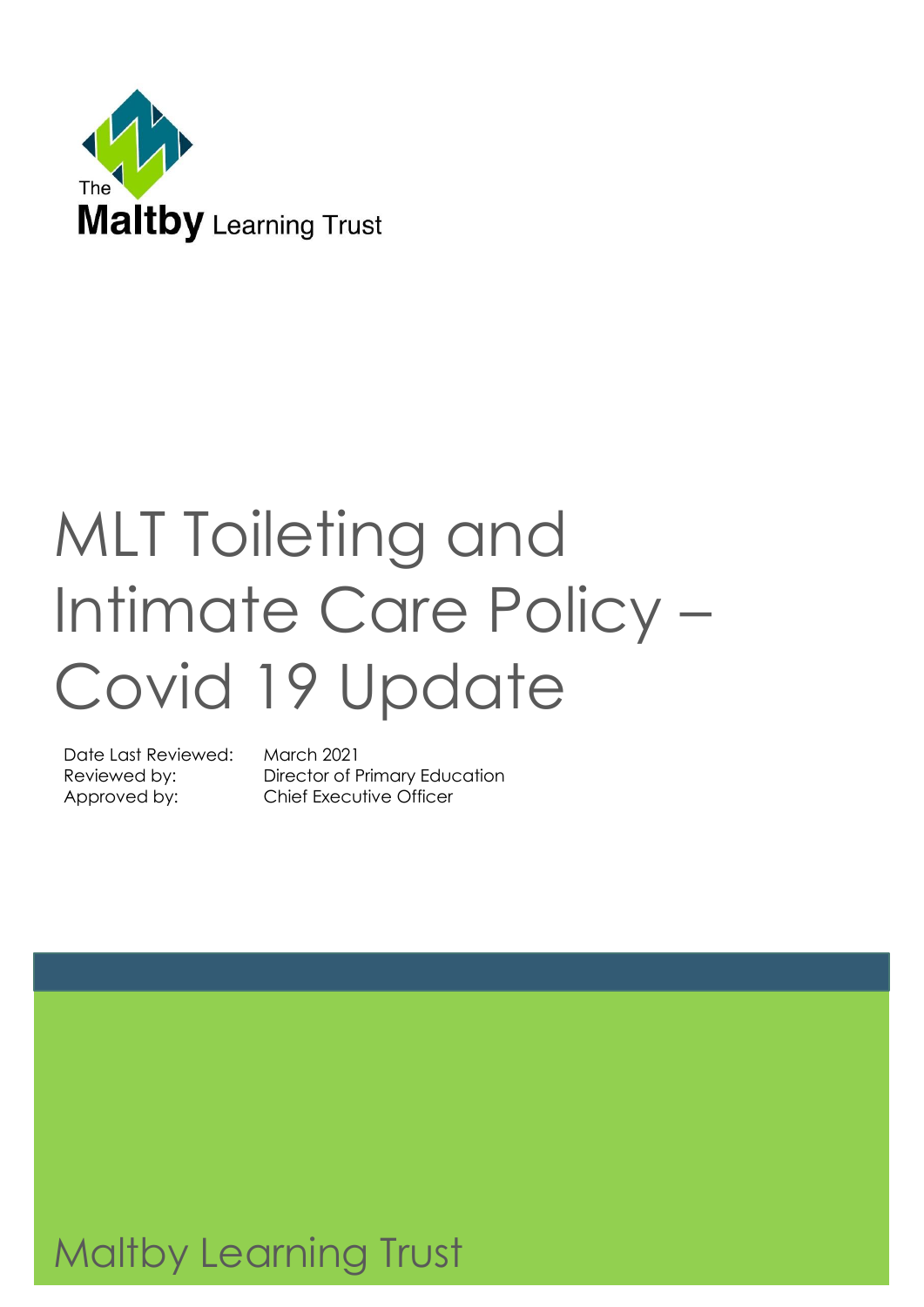#### INTRODUCTION

Staff who work with children or young people who have special needs will realise that there is often a need to provide intimate care and that this require staff to be respectful of children's needs.

Intimate care can be defined as care tasks of an intimate nature, associated with bodily functions, body products and personal hygiene which demand direct or indirect contact with or exposure of the genitals. Examples include care associated with continence and menstrual management as well as more ordinary tasks such as help with washing or bathing. Children's dignity will be preserved, and a high level of privacy, choice and control will be provided appropriate to their level of developmental need.

All children will require some degree of intimate care at some point during their educational journey. This could be due to routine 'accidents' which are experienced by the vast majority of children or, more rarely due to developmental or medical issues.

It is important that schools ensure that staff who provide intimate care to children have a high level of awareness of child protection issues as the provision of intimate care obviously makes staff more vulnerable to accusation. Because of the sensitive nature of intimate care, staff behaviour is open to scrutiny and staff should work in partnership with parents/carers to provide continuity of care to children/young people wherever possible.

The Maltby Learning Trust is committed to ensuring that all staff responsible for the intimate care of children will undertake their duties in a professional manner at all times. The Trust recognises that there is a need to treat all children with respect when intimate care is given. No child should be attended to in a way that causes distress or pain.

#### PURPOSE OF THE POLICY

All children within the Maltby Learning Trust have the right to be safe and be treated with dignity, respect and privacy at all times so as to enable them to access all aspects of the Academy's provision.

This policy sets out clear principles and guidelines on supporting intimate care with specific reference to toileting. If should be considered in line with the Safeguarding, Health and Safety, Supporting Pupils with Medical Conditions and Administration of Medicines policies.

This policy supports the safeguarding and welfare requirements of Early Years Foundation Stage (EYFS) 2012 and the Equality Act 2010. The Trust will act in accordance with Section 175 of the Education Act 2002 and the Government guidance 'Keeping Children Safe in Education' Sept 2020 to safeguard and promote the welfare of pupils at the school.

The Maltby Learning Trust will ensure that:

- No child's physical, mental or sensory impairment will have an adverse effect on their ability to take part in day-to-day activities.
- No child with a named condition that affects personal development will be discriminated against.
- No child who is delayed in achieving continence or has other specific issues requiring intimate care (as defined below) will be refused admission.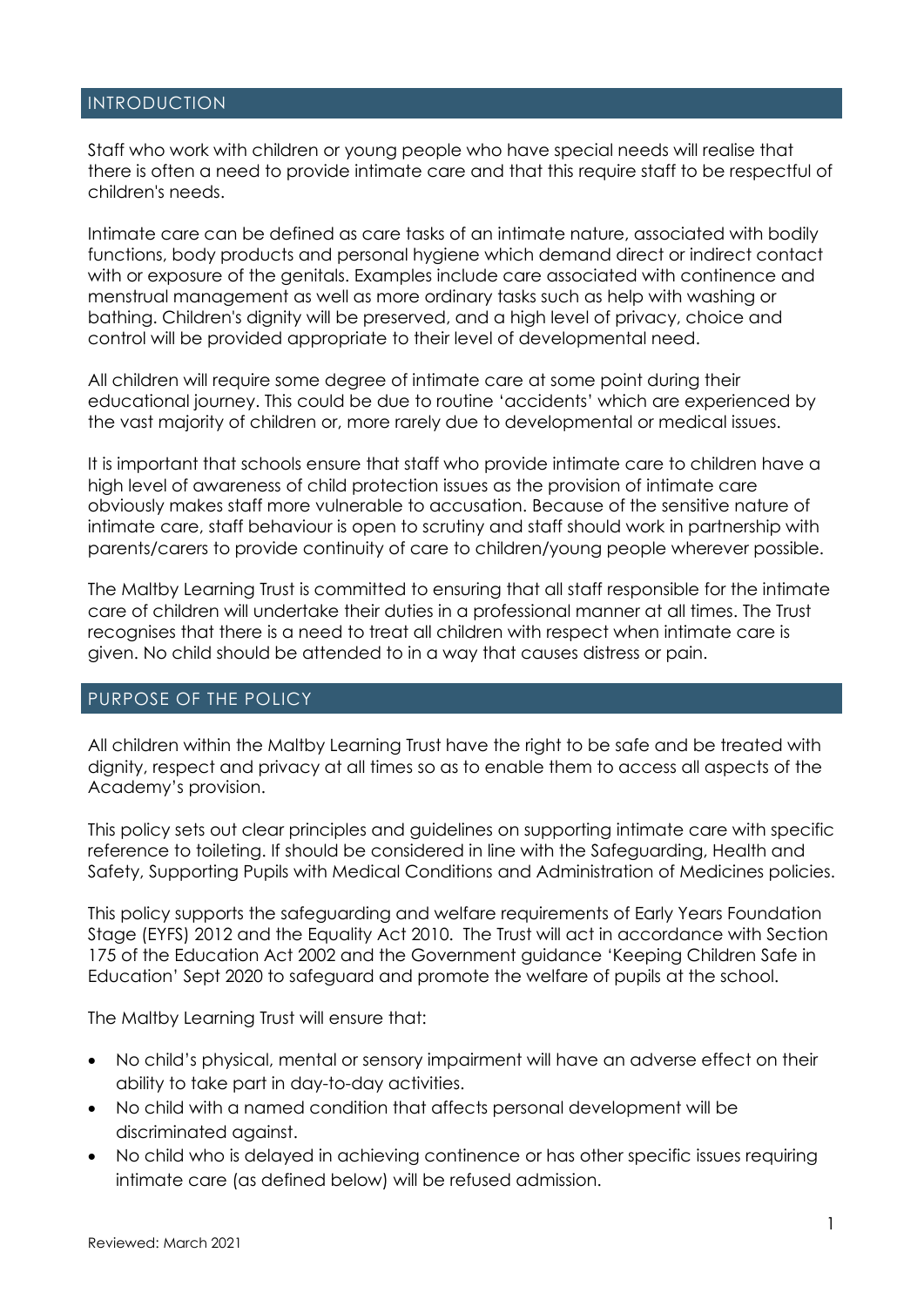- No child will be sent home or have to wait for their parents/carer due to problems resulting from a need for intimate care.
- Adjustments will be made for any child who has delayed incontinence.

#### COVID-19 STATEMENT

The Covid-19 outbreak provides particular challenges in practising intimate care because of the close contact required and the involvement of bodily fluids. Particular emphasis must be given to stringent planning for providing intimate care during periods of Covid-19 restrictions. Whilst taking full regard for the measures and approaches outlined below, practice will be modified during such times and the use of enhanced PPE (Personal, Protective Equipment) implemented to protect both children and adults. This has been written taking account of the government guidance *'Safe working in education, childcare and children's social care settings, including the use of personal protective equipment (PPE)' (Updated December 2020).* Measures to protect against Covid-19 are described throughout this policy and are demarcated by the label '**Covid-19'**.

#### DEFINITION OF INTIMATE CARE

Intimate care can be defined as any care which involves washing, touching or carrying out a procedure to intimate personal areas which most people usually carry out themselves, but some pupils are unable to do because of their young age, physical difficulties or other special needs. Examples include care associated with continence and menstrual management as well as more ordinary tasks such as help with washing, toileting or dressing.

It also includes supervision of pupils involved in intimate self-care

Intimate care includes any activity required to meet the personal care needs of each individual child. Parents have a responsibility to advise staff of the intimate care needs of their child, and staff have a responsibility to work in partnership with children and parents.

Intimate care can include:

- Feeding
- Oral care
- Washing
- Dressing/undressing
- Toileting
- Menstrual care
- Treatments such as enemas, suppositories, enteral feeds
- Catheter and stoma care
- Supervision of a child involved in intimate self-care

#### PRINCIPLES

- Children and young people should be encouraged to express choice and to have a positive image of their body.
- Children and young people have the right to feel safe and secure.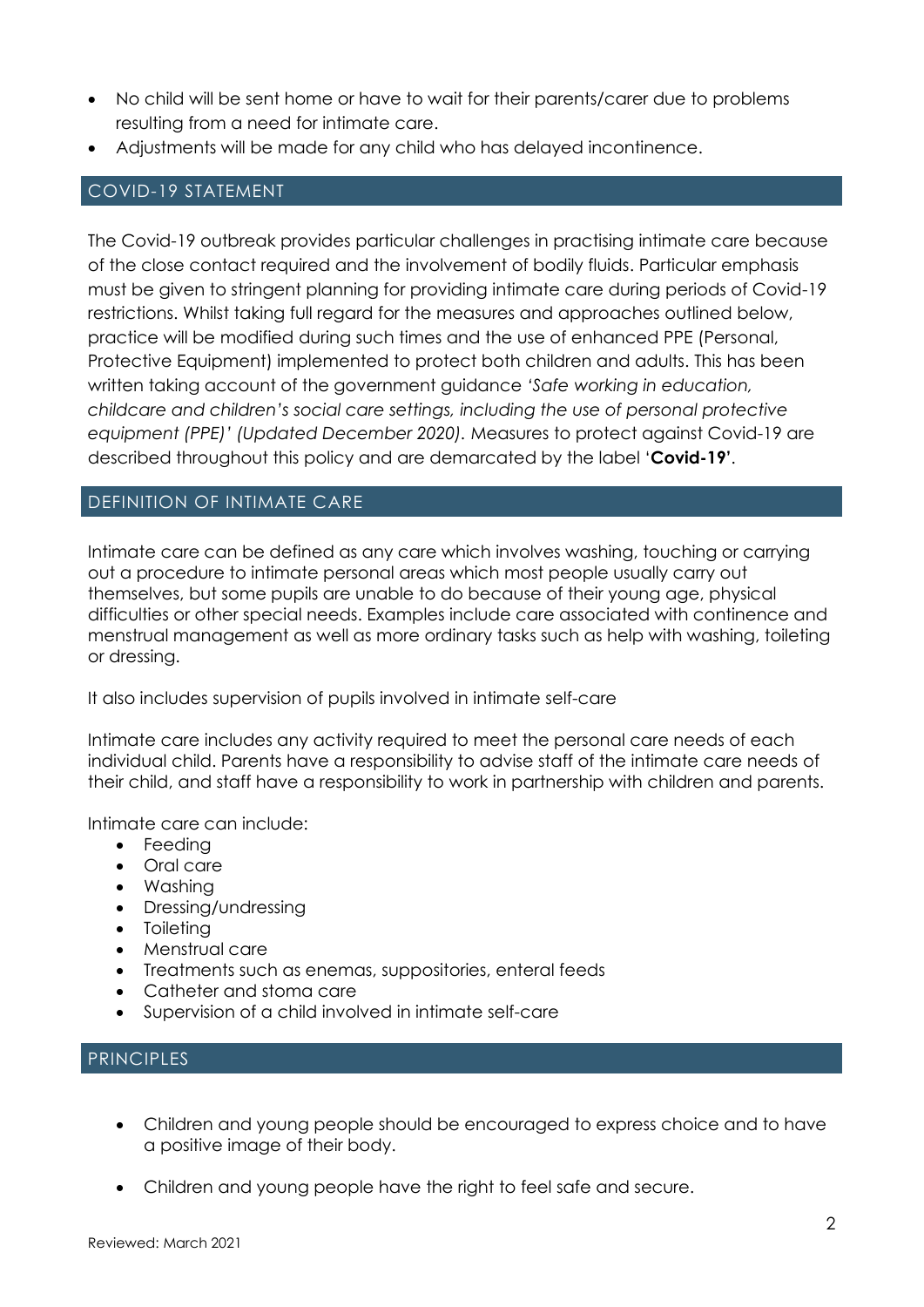- Children and young people have the right to remain healthy.
- Children and young people should be respected and valued as individuals.
- Children and young people have a right to privacy, dignity and a professional approach from staff when meeting their needs.
- Children and young people have the right to information and support to enable them to make appropriate choices.
- Children and young people have the right to complain about their intimate care and have their complaint dealt with.
- A pupil's care plan should be designed to lead to as much independence and control as possible.

**Covid-19** - Staff should be provided with the equipment, including PPE, necessary to provide intimate care in a safe manner, taking all reasonable steps to mitigate risk.

#### OUR APPROACH TO BEST PRACTICE

- All children who require intimate care are treated respectfully at all times; the child's welfare and dignity are of paramount importance.
- Staff who provide intimate care are trained to do so (including Child Protection and Health and Safety training in moving and handling) and are fully aware of best practice. Apparatus will be provided to assist with children who need special arrangements following assessment from physiotherapist/ occupational therapist as required.
- Staff will be supported to adapt their practice in relation to the needs of individual children taking into account developmental changes such as the onset of puberty and menstruation. Wherever possible staff who are involved in the intimate care of children/young people will not usually be involved with the delivery of sex and relationship education to their children/young people as an additional safeguard to both staff and children/young people involved.
- There is careful communication with each child who needs help with intimate care in line with their age and understanding to discuss the child's needs and preferences.
- The child is aware of each procedure that is carried out and the reasons for it.
- As a basic principle, children will be supported to achieve the highest level of autonomy that is possible given their age and abilities. Staff will encourage each child to do as much for themselves as they can. This may mean, for example, giving the child responsibility for washing themselves.
- Individual intimate care plans will be drawn up for particular children as appropriate to suit the circumstances of the child. These plans include a full risk assessment to address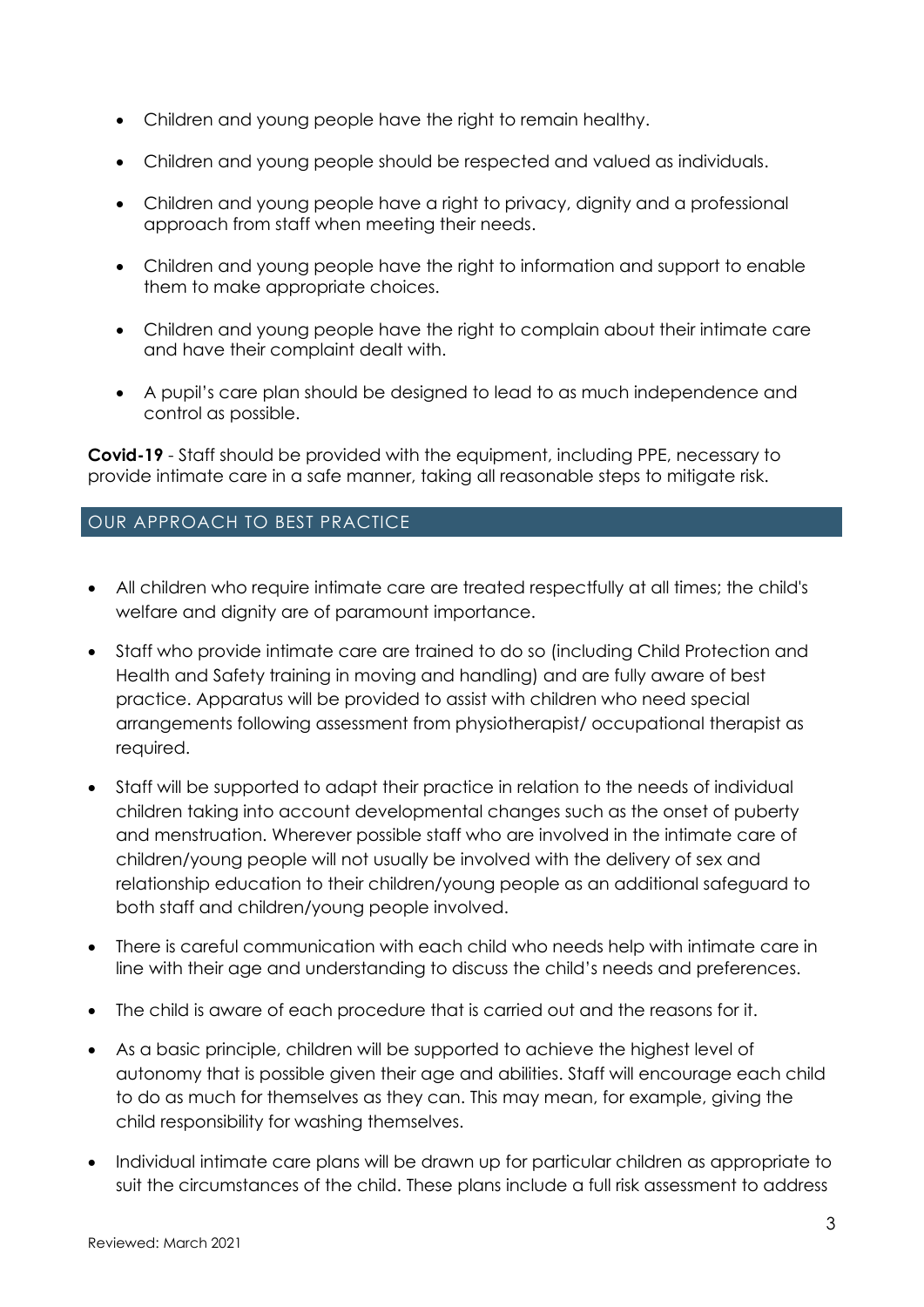issues such as moving and handling, personal safety of the child and the carer and health.

- Each child's right to privacy will be respected. Careful consideration will be given to each child's situation to determine how many carers might need to be present when a child needs help with intimate care.
- Where possible one child will be cared for by one adult unless there is a sound reason for having two adults present. If this is the case, the reasons should be clearly documented. A second adult will however be required to stay outside the room whenever a child needs intimate care.
- Wherever possible the same child will not be cared for by the same adult on a regular basis; there will be a rota of carers known to the child who will take turns in providing care. This will ensure, as far as possible, that over-familiar relationships are discouraged from developing, while at the same time guarding against the care being carried out by a succession of completely different carers.
- Each child/young person will have an assigned senior member of staff to act as an advocate to whom they will be able to communicate any issues or concerns that they may have about the quality of care they receive**.**

**Covid-19** – Pupils' intimate care plans should be reviewed in the light of Covid-19 in order to ensure they follow the best possible guidance, give advice on appropriate PPE and apply principles of social distancing wherever possible.

**Covid-19 -** Staff will receive training as appropriate in the correct procedures to use in order to maximise their protection and minimise the risks involved.

**Covid 19 –** In times of high Covid-19 incidence, one assigned member of staff will work with each child requiring intimate care. Additional supervision will be put in place to ensure any additional safeguarding risk is mitigated.

#### PARTNERSHIP WITH PARENTS/CARERS

Where children have routine, occasional 'accidents' they will be changed, or supported in changing (depending on age, stage of development and need) in school. Soiled/wet clothes will be bagged (as per below) and children will be provided (where possible) with spare clothes or change into PE kit etc. If necessary, a parent can be called to bring in spare clothing – parents should not be asked to come into school and change a child unless the child specifically asks for this to happen. Parents should always be informed that a child has had an accident and told where to find the soiled/wet clothes.

Where regular intimate care is required, children's keyworkers in Maltby Learning Trust academies work in partnership with parents/carers to provide care appropriate to the needs of the individual child and together will produce a care plan. The care plan will set out:

- What care is required.
- Number of staff needed to carry out the task (if more than one person is required, reason will be documented).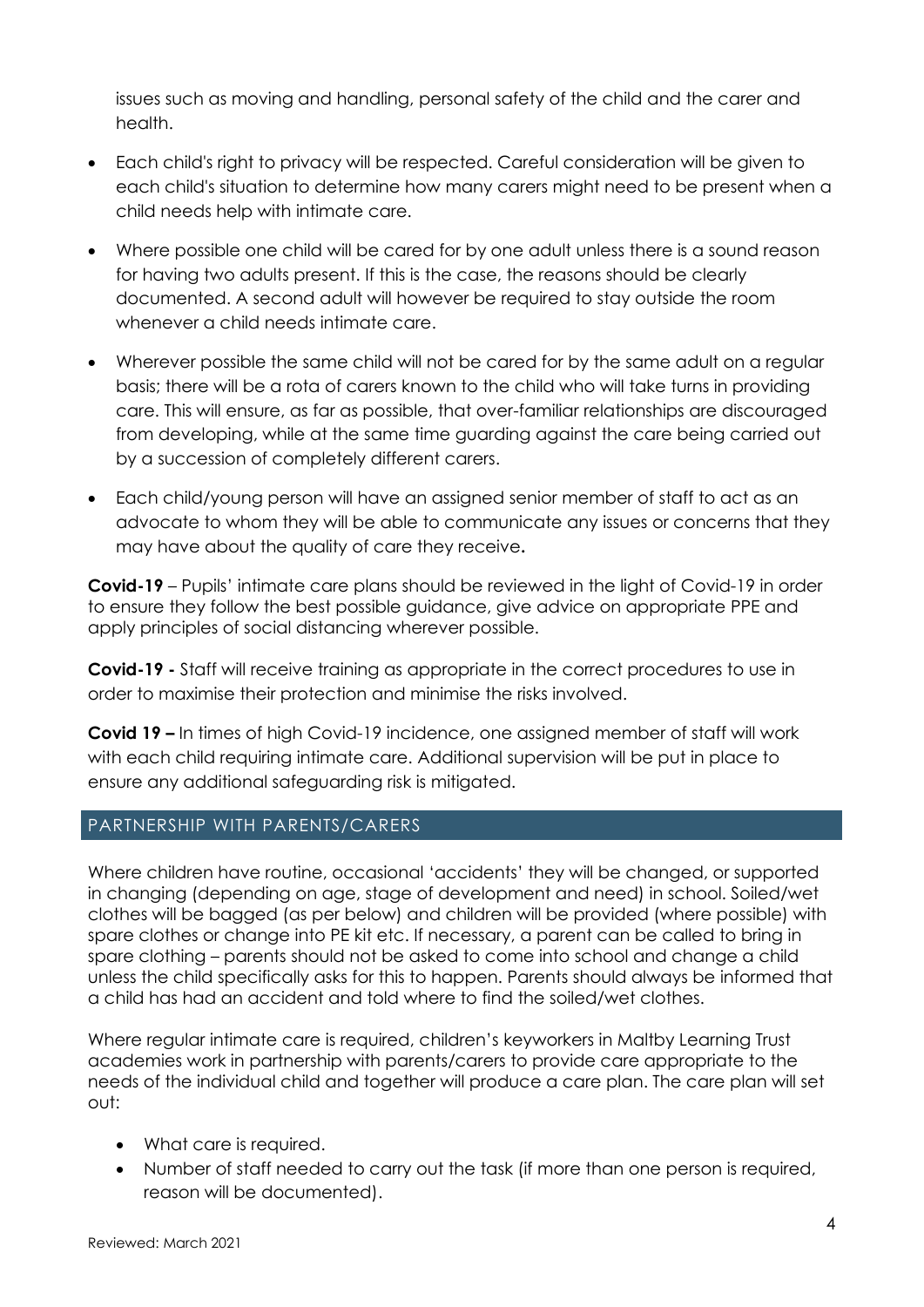- Additional equipment required.
- Child's preferred means of communication (e.g. visual, verbal). Agree terminology for parts of the body and bodily functions.
- Child's level of ability i.e. what tasks they are able to do by themselves.
- acknowledge and respect for any cultural or religious sensitivities related to aspects of intimate care.
- Be regularly monitored and reviewed in accordance with the child's development.

**Covid-19** – The level of PPE needed to provide intimate care for the child and the likely requirements on an ongoing basis.

Parents/Carers are asked to supply the following where regular intimate care is required:

- Spare nappies.
- Wipes, creams, nappy sacks etc.
- Spare Clothes.
- Spare underwear.
- Any other identified consumables.

**Covid-19** – Parents will be fully briefed and asked to agree any changes made to their child's intimate care plan during times of high Covid-19 incidence. If a parent does not agree a particular change which is seen as vital for staff protection (for example the use of enhanced PPE), and no acceptable compromise can be found, the Trust will consider it has endeavoured to make the reasonable adjustments required by the Equality Act 2010 available, and reserves the right to refuse to provide intimate care for that child.

#### WRITING A CARE PLAN FOR INTIMATE CARE

Where a routine procedure is required, a care plan should be agreed in discussion with the child, school staff, parents and relevant health personnel. This might be for a child who needs intimate care because they are not yet toilet trained, through to a child who has severe medical issues. Children who need to be changed occasionally due to routine accidents do not require a plan but will be covered by standing risk assessments. Where a plan is required, it should be signed by all who contribute and reviewed on an agreed basis. A six-monthly review is recommended, but this needs to be more frequent if the circumstances/child's condition is changing. In developing the plan, the following should be considered:

Implications for the school:

- The importance of working towards independent self-care.
- Arrangements for home-school transport, sports day, school performances, examinations, school trips, swimming etc.
- Who will substitute in the absence of the appointed person/s?
- Strategies for dealing with pressure from peers e.g. teasing/bullying.
- Time required to implement and manage the plan.

Implications for classroom management: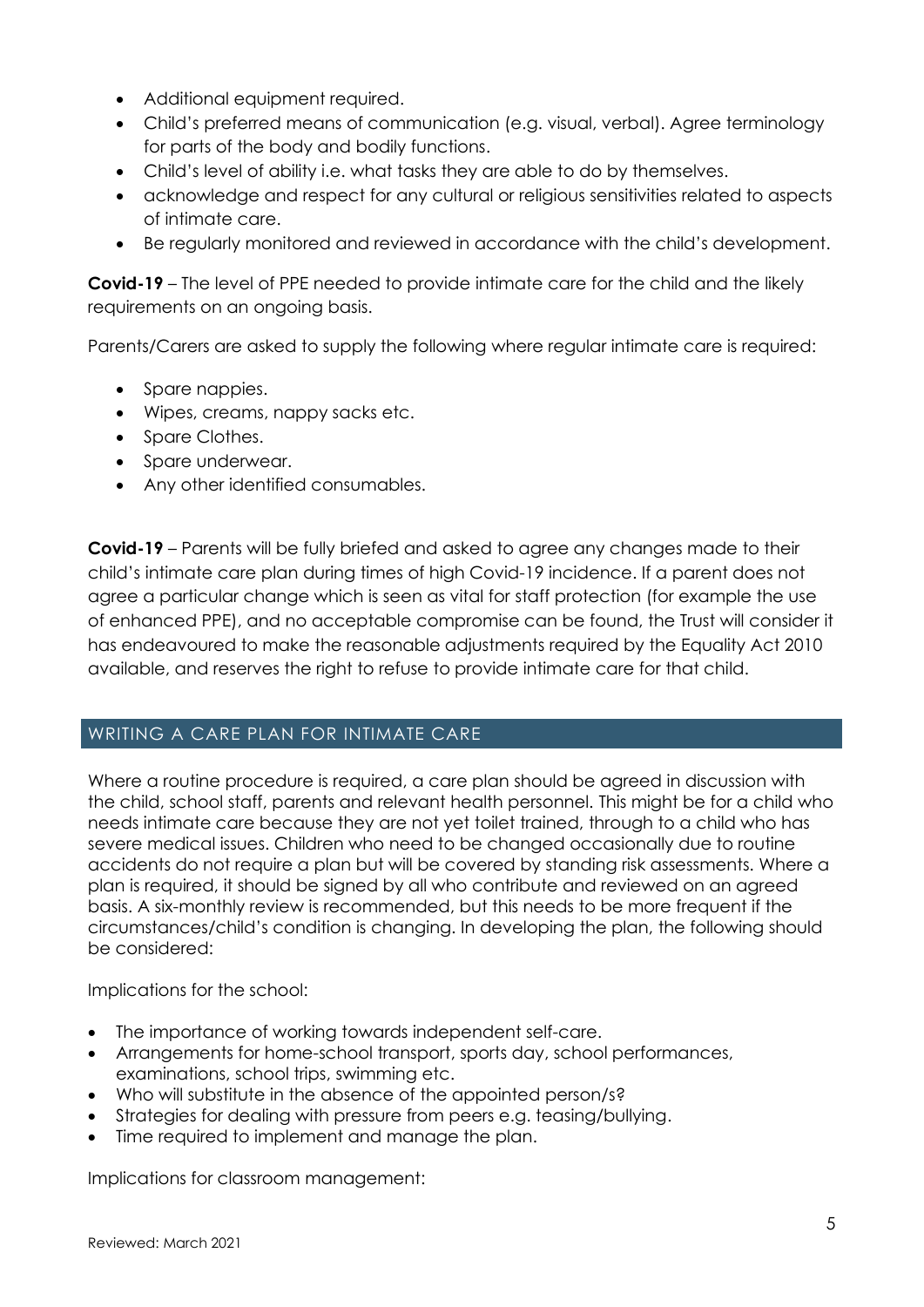- Seating arrangements in class so that they can leave class with minimal disruption to the lesson.
- Avoidance of missing the same lesson due to routines.
- Awareness of a child/young person's feelings about their own intimate care needs which could affect learning.
- Implications for PE, swimming etc. e.g., discreet clothing, additional time for changing.

All plans must be clearly recorded to ensure clarity of expectation, roles and responsibilities. They should reflect all methods of communication including emergency procedures between home, school and the medical service. A procedure should also be included to explain how concerns arising from the intimate care process will be dealt with.

**Covid-19** – As mentioned above, all intimate care plans should be reviewed at a time of high Covid-19 incidence to ensure there is adequate planning for the use of PPE and that any perceived risks are mitigated. Stocks of such equipment should always be considered when devising the intimate care plan.

#### **COVID-19** USE OF PERSONAL PROTECTIVE EQUIPMENT (PPE)

The government guidance '*Safe working in education, childcare and children's social care settings, including the use of personal protective equipment (PPE)'* sets out standards for how and where PPE should be used when providing intimate care to children in a school setting. This guidance states that only gloves and aprons are needed, however in MLT schools, face masks are also provided as an additional protection for staff.

When PPE is used, it is essential that it is used properly. This includes scrupulous hand hygiene and following guidance on how to put PPE on and take it off safely (see appendix 1) in order to reduce self-contamination.

Face masks must:

- cover both nose and mouth
- not be allowed to dangle around the neck
- not be touched once put on, except when carefully removed before disposal
- be changed when they become moist or damaged
- be worn once and then discarded hands must be cleaned after disposal

PPE will be in place in all areas where intimate care is provided, and an emergency store will also be provided in each classroom area. Use of the emergency kit or low stocks in key areas should be reported to the school office for replenishment. Guidance on how to use PPE can be found in appendix 1 (Non-AGP) and appendix 2/3 (AGP).

Aerosol Generating Procedures (see below), have additional requirements for PPE. These are outlined in appendix 2/3 and should be explicitly referred to in a child's care plan.

#### **COVID-19 – DISPOSAL OF PERSONAL PROTECTIVE EQUIPMENT**

Personal Protective Equipment should only be used for one child and therefore should be disposed of after every use. Staff performing an intimate care procedure should remove any PPE used safely, following the procedure outlined in appendix 1 (non-AGP) or appendix 3 (AGP), and then dispose of it in the lidded bin within the area where the procedure has been carried out.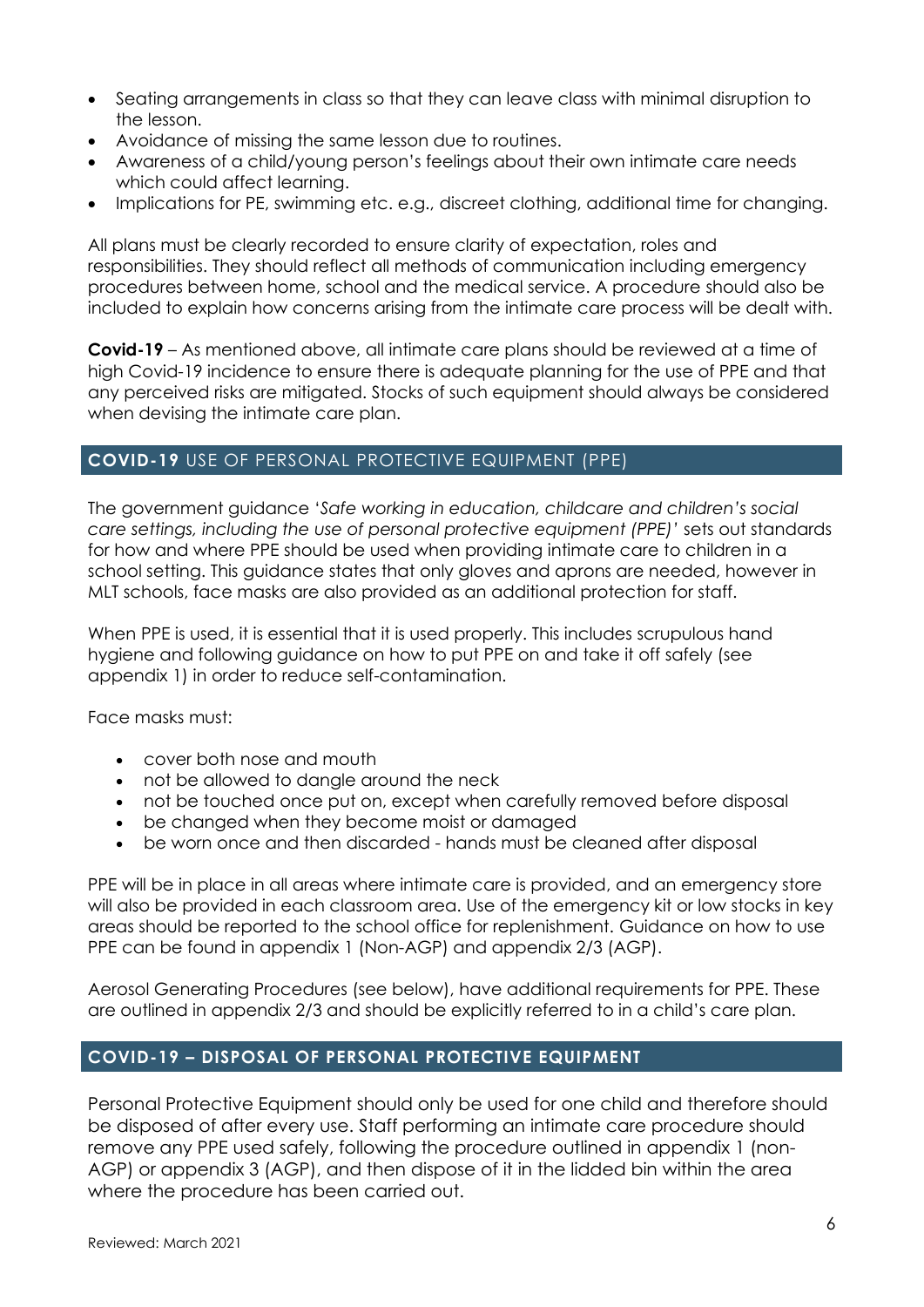Used PPE and any disposable face coverings that staff, children, young people or other learners arrive wearing should be placed in a refuse bag and can be disposed of as normal domestic waste unless the wearer has symptoms of coronavirus, in line with the government guidance on cleaning for non-healthcare settings.

Any homemade non-disposable face coverings that staff or children, young people or other learners are wearing when they arrive at their setting must be removed by the wearer and placed into a plastic bag that the wearer has brought with them in order to take it home. The wearer must then clean their hands.

To dispose of waste from people with symptoms of coronavirus, such as disposable cleaning cloths, tissues and PPE:

- put it in a plastic rubbish bag and tie it when full.
- place the plastic bag in a second bin bag and tie it.
- put it in a suitable and secure place marked for storage for 72 hours.

Waste should be stored safely and securely kept away from children. You should not put your waste in communal waste areas until the waste has been stored for at least 72 hours. Storing for 72 hours saves unnecessary waste movements and minimises the risk to waste operatives. This waste does not require a dedicated clinical waste collection in the above circumstances. (from DfE 2020)

#### MEDICAL PROCEDURES

Pupils who are disabled might require assistance with invasive or non-invasive medical procedures such as the administration of rectal medication, managing catheters or colostomy bags. These procedures should be discussed with parents/carers, documented in the health care plan or IEP and should only be carried out by staff who have been trained to do so.

It is particularly important that these staff should follow appropriate infection control guidelines and ensure that any medical items are disposed of correctly. Any members of staff who administer first aid should be appropriately trained in accordance with LA guidance. If an examination of a child is required in an emergency aid situation it is advisable to have another adult present, with due regard to the child's privacy and dignity.

**Covid-19** – Where medical procedures are involved, for example children with stomach pegs or tracheostomies, it is vital that specialist advice and support is accessed when reviewing the plan or considering the PPE required. This is a Trust requirement prior to a plan being agreed by senior leaders and the child being readmitted – this is for the health and safety and protection of the child and staff. Reference should also be made to the following guidance on Aerosol Generating Procedures as needed.

Aerosol Generating Procedures (see below), have additional requirements for PPE. These are outlined in appendix 2/3 and should be explicitly referred to in a child's care plan.

#### **COVID-19 AEROSOL GENERATING PROCEDURES (AGPS)**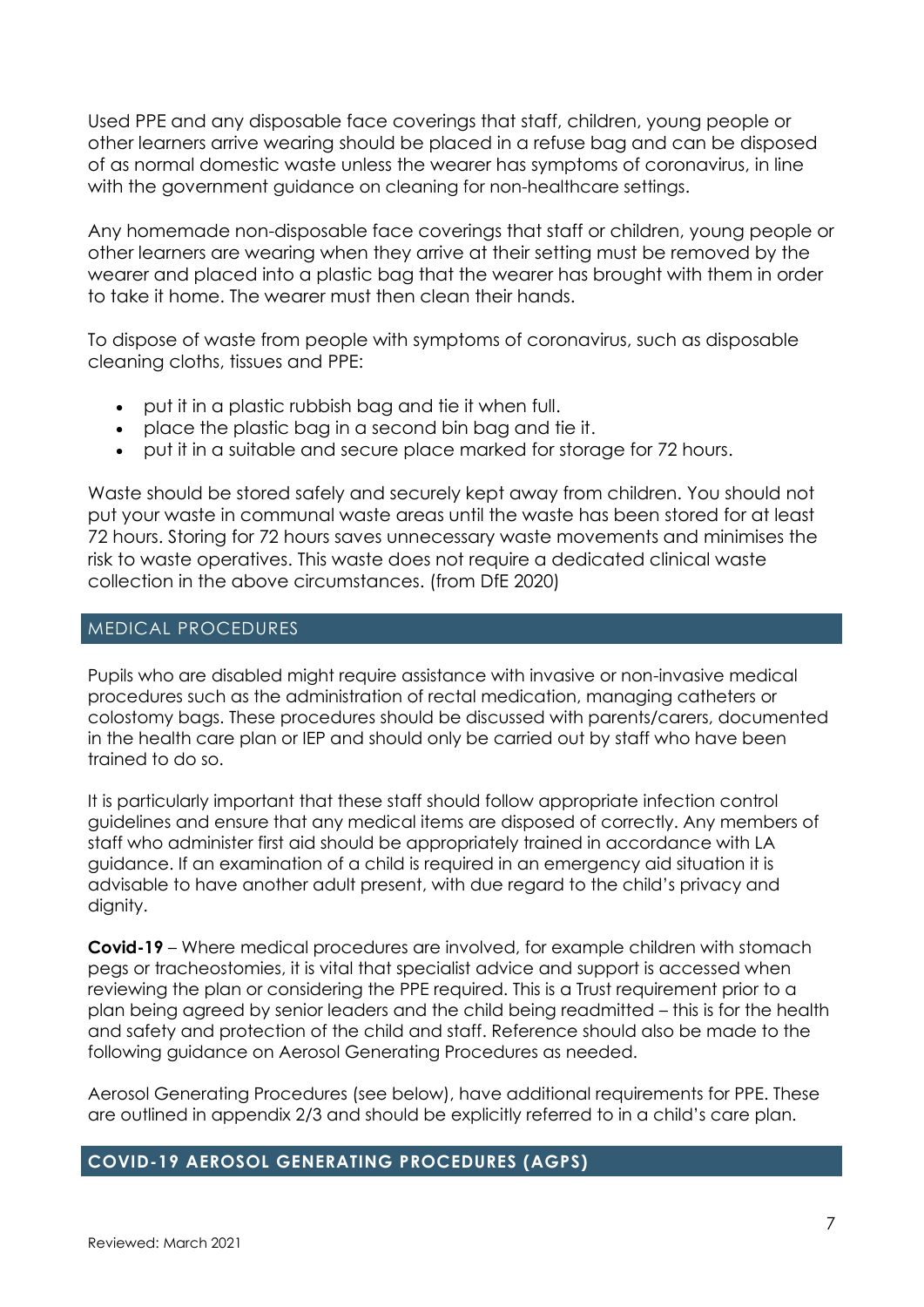There are a small number of medical procedures which increase the risk of transmission through aerosols (tiny droplets) being transferred from the patient to the care giver. These are known as aerosol generating procedures (AGPs). Within education settings, these are only undertaken for a very small number of children with complex medical needs, such as those receiving tracheostomy care.

While these procedures are undertaken rarely in a school context, they present an increased infection risk both to the student and staff, therefore additional planning and controls are required. If a student requires an AGP to be undertaken as part of their ongoing intimate care during a period of Covid-19 restriction, the care plan must be reviewed with specialist medical advice and the PPE implications for staff carefully planned for prior to a child with such needs being readmitted. The individual care plan must be approved by senior leaders, who will require assurance that the plan is both robust and sustainable. Stocks of appropriate PPE must be in place, fit testing for FFP3 masks taken place (see appendix 2/3) and plans for the where the procedure will be undertaken must be developed.

Further guidance pertaining to the requirements for Personal Protective Equipment (PPE), contained in Appendix 2 and 3, must be referenced when planning for children with intimate care needs which may produce AGPs.

#### **ENVIRONMENTAL CONSIDERATIONS**

Consideration needs to be given to the most appropriate space and facilities for the intimate care to take place. Under the Disability Discrimination Act 1995, all public buildings must have an accessible toilet, but in many instances, these are not adequate for children and young people who need additional equipment such as changing benches or hoists.

Advice can be sought as to how to provide a suitable environment which takes into account the needs and choices of the child/young person and of other users of the building. It is necessary to look at issues such as proximity to the classrooms, how to ensure privacy and dignity, the types of equipment needed, how to alert for assistance if required etc. Environmental advice pertinent to a child/young person can be gained by contacting the Occupational Therapist (OT) who supports the child/young person in the school/setting.

#### **COVID 19 - DEALING WITH BODY FLUIDS**

Urine, faeces, blood and vomit will be cleaned up immediately and disposed of safely by a specialist provider*.* The Trust has an approved list of providers which can be accessed through the business managers. When dealing with body fluids, staff wear personal protective clothing (disposal plastic gloves and aprons) wash themselves thoroughly afterward. Soiled children's clothing will be bagged to go home or (with parent's permission) disposed of in yellow sacks*–* staff will not rinse it. Children will be kept away from the affected area until the incident has been completely dealt with.

All staff maintain high standards of personal hygiene and will take all practicable steps to prevent and control the spread of infection.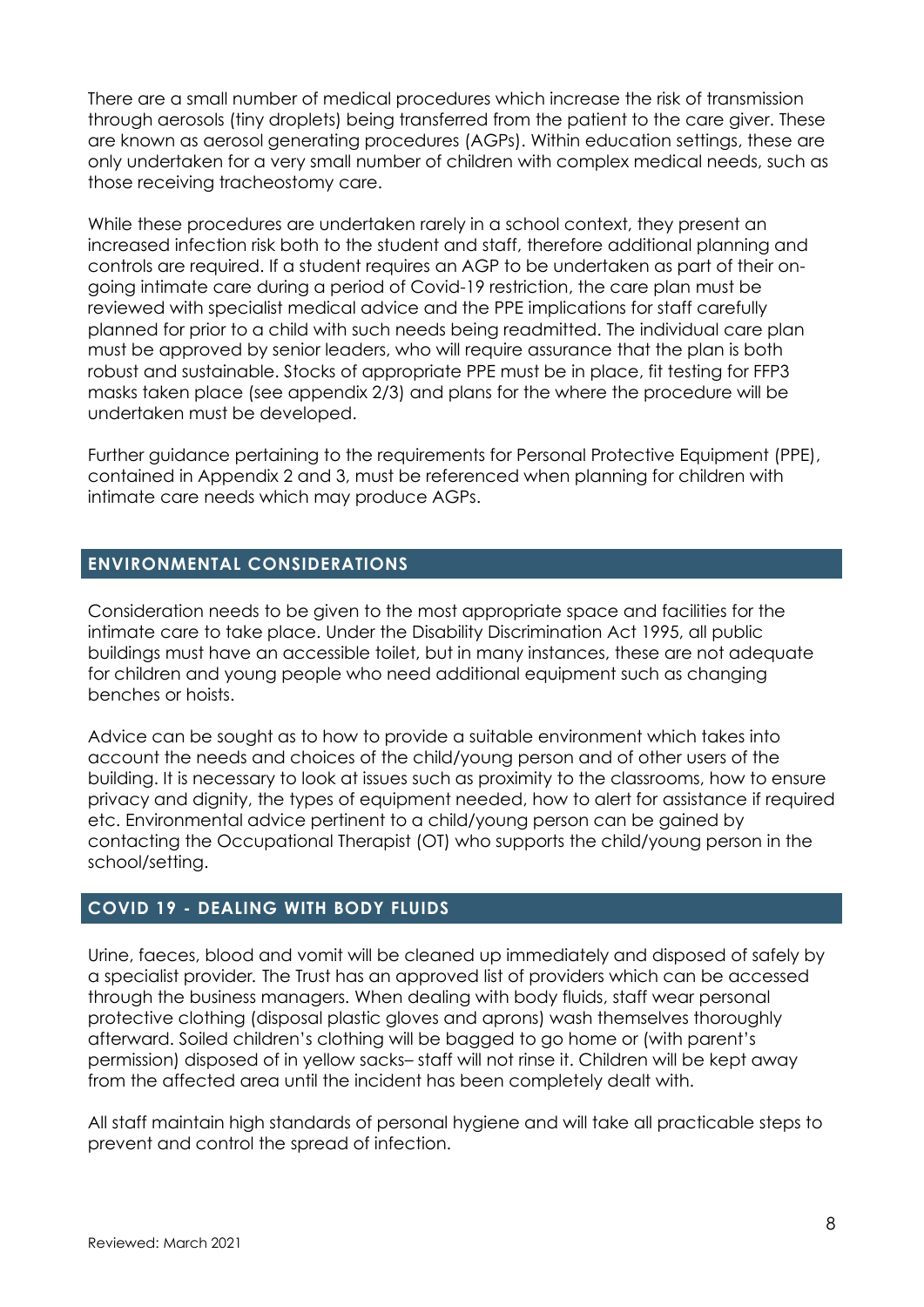This policy aims to manage risks associated with toileting and intimate care needs and ensures that employees do not work outside the remit of their responsibilities set out in this policy.

#### MOVING AND HANDLING

Assisting personal care tasks may present challenges for moving and handling. At all times the child/young person's wishes and choices must be considered, but procedures must also take into account the safety of the people who are assisting. Manual handling risks need to be assessed and identified and measures put in place to reduce the risk as required. This may involve small items of equipment, such as grab rails or steps, or may be more complex equipment such as mobile or ceiling track hoists and electric height adjustable changing benches.

Advice as to the best moving and handling procedures to support an individual can be requested via the Occupational Therapy (OT) and Physiotherapy (PT) service specifically addressing the needs of the individual who requires the assistance. If the individual is not known to the children's OT or PT service, then a referral can be made. For children in mainstream education it is possible to request formal moving and handling training for staff involved with an individual child/young person via the moving and handling service.

Schools are responsible for providing training for staff who deliver moving and handling. In the same way as an intimate care plan is required, there also needs to be a clear protocol for the moving and handling procedures identified for the task. This should clarify who and how these procedures are to be undertaken. This also needs regular review due to changing circumstances. At minimum, annual training is needed and more frequently in the event of changing staff or circumstances.

**Covid-19** – As with all aspects of intimate care, moving and handling must be carefully planned for during times of high Covid-19 incidence and appropriate steps taken to minimise any identified risk. This includes the identification of the appropriate PPE to be used while these processes are carried out and careful planning to minimise physical contact where possible.

#### MULTI-AGENCY WORKING

Positive links with other agencies should be used to enable school-based plans to take account of the knowledge, skills and expertise of other professionals. This will enable a focus to be kept on the needs of the child and will ensure the child's well-being and development remains paramount.

#### PUPIL VOICE

The child should be enabled, subject to their age and understanding, to express a preference regarding the choice of his/her carer, and sequence of care. Appropriate terminology for private parts of the body and functions to be used by staff should be agreed, it may be possible to determine a child's wishes by observation of reactions to intimate care.

Where there is any doubt that a child is able to make an informed choice on these issues, the child's parents are usually in the best position to act as advocates. It is the responsibility of all staff caring for a child to ensure they are aware of the child's method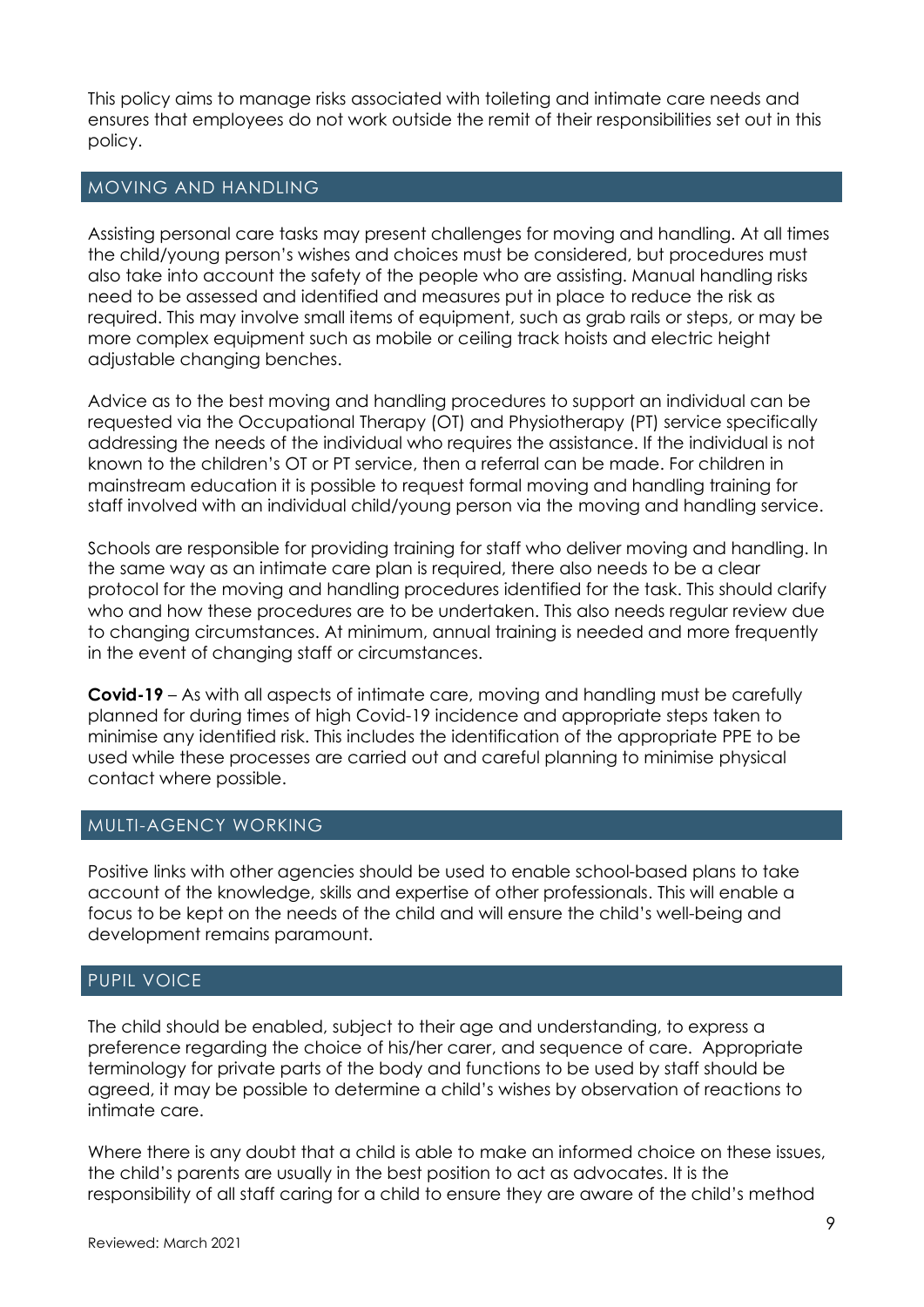and level of communication. Communication methods may include words, signs, symbols and body movements. To ensure effective communication with the child, staff should ascertain the agreed method of communication and identify this in the agreed Care Plan.

#### SAFEGUARDING

Staff are trained on the signs and symptom so child abuse which in line with Keeping Children Safe in Education 2020 (or latest version of this guidance) and Rotherham Safeguarding Children Partnership guidelines and are aware of the DFES booklet 'What to do if you think a child is being abused' and will follow the guidance given.

If a member of staff is concerned about any physical or emotional changes, such as marks, bruises, soreness, distress etc. they will inform the Designated Safeguarding Lead (DSL) immediately. The Child Protection Policy will then be implemented.

Should a child become unhappy about being cared for by a particular member of staff, the Phase leader/SENDCo will look into the situation and record any findings. These will be discussed with the child's parents/carers in order to resolve the problem. If necessary, the Phase leader/SENDCo will seek advice from other agencies. (Please remember that parental permission will be needed in order to talk to any agency about a specifically named child.)

If a child makes an allegation against a member of staff, the procedure set out in the Child Protection Policy will be followed and if necessary, a referral made to the LADO. If a member of staff is concerned about another member of staff's behaviour, they should follow the procedures in the MLT Whistleblowing Policy.

#### VULNERABILITY TO ABUSE

Disabled children and young people are particularly vulnerable to abuse and discrimination. It is vitally important that all staff members are familiar with the school's Safeguarding and Child Protection policy and procedures as well as the statutory framework as laid out in the most current 'Keeping Children Safe in Education' (currently 2020).

Disabled children can be more vulnerable to abuse because:

- They often have less control over their lives than their peers.
- They do not always receive appropriate sex and relationships education, or if they do may not understand it, so are less able to recognise abuse.
- They may have multiple carers through residential, foster or hospital placements.
- Changes in appearance, mood or behaviour may be attributed to the child's disability rather than abuse.
- They may not be able to communicate what is happening to them.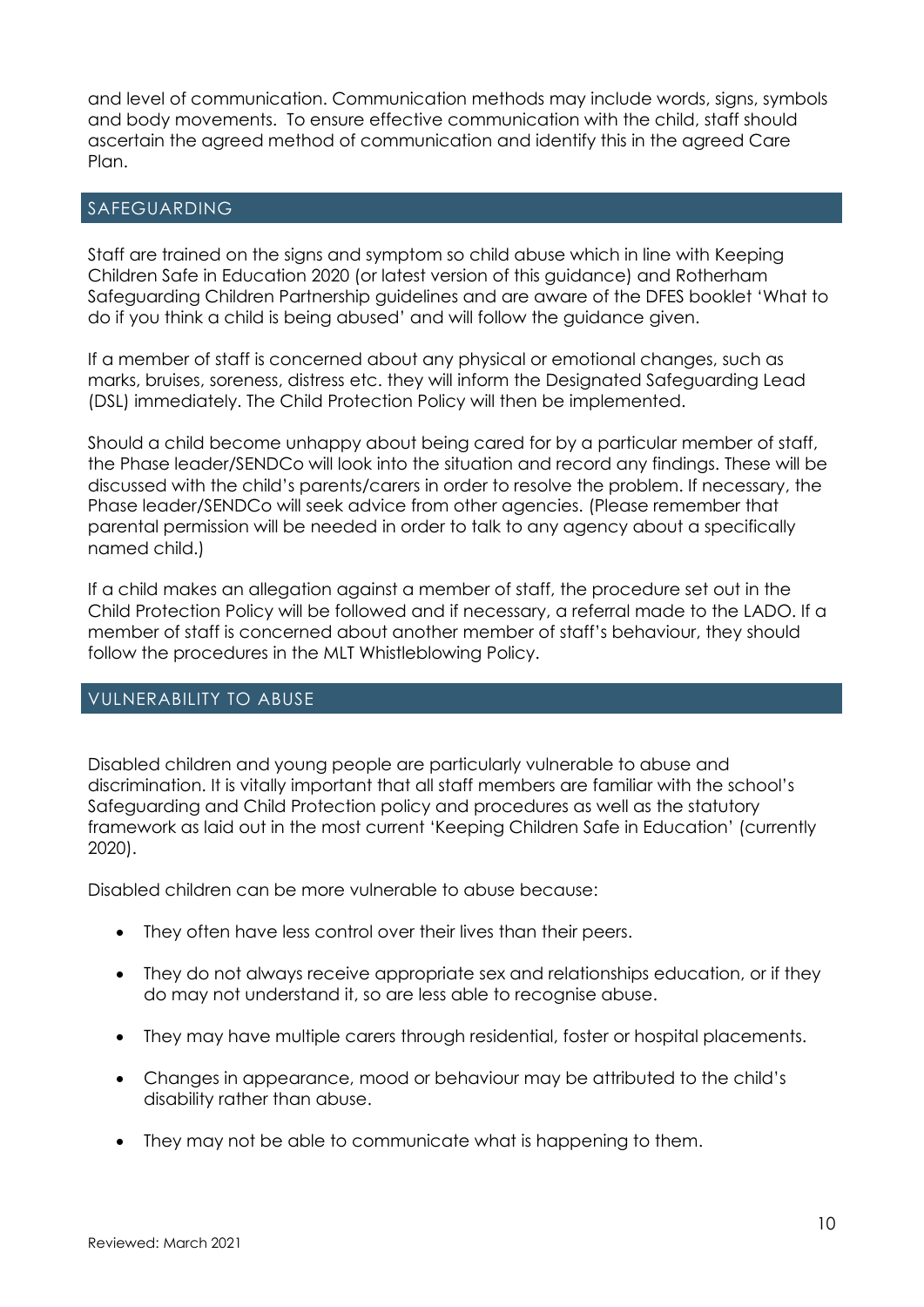• Intimate care that involves touching the private parts of a disabled pupil may leave staff more vulnerable to accusations of abuse. It is unrealistic to eliminate all risk, but the vulnerability places an important responsibility on staff to work in accordance with agreed procedures.

#### UNACCEPTABLE PRACTICE

Academy staff should use their discretion and judge each case individually with reference to the pupil's needs and IHP, but it is generally not acceptable to:

- Assume that every pupil with the same condition requires the same treatment
- Ignore the views of the pupil or their parents
- Ignore medical evidence or opinion (although this may be challenged)
- Send children with medical conditions home frequently for reasons associated with their medical condition or prevent them from staying for normal school activities, including lunch, unless this is specified in their IHPs
- If the pupil becomes ill, send them to the school office or medical room unaccompanied or with someone unsuitable
- Penalise pupils for their attendance record if their absences are related to their medical condition, e.g. hospital appointments
- Prevent pupils from drinking, eating or taking toilet or other breaks whenever they need to in order to manage their medical condition effectively.
- Require parents, or otherwise make them feel obliged, to attend school to administer medication or provide medical support to their pupil, including with toileting issues. No parent should have to give up working because the school is failing to support their child's medical needs
- Prevent pupils from participating, or create unnecessary barriers to pupils participating in any aspect of school life, including school trips, e.g. by requiring parents to accompany their child

**Covid-19** – It is unacceptable to carry out tasks without using the planned for PPE or appropriate procedures. This puts child, staff member and other members of the school community at unnecessary risk.

#### INSURANCE

The MLT Board will ensure that the appropriate level of insurance is in place and appropriately reflects the school's level of risk.

The MLT is insured through Zurich insurance and full indemnity is provided to staff providing appropriate medical care through the public liability section of the policy. Further information is provided via the following link:

[https://newsandviews.zurich.co.uk/strategic-focus/supporting-schools-pupils-medical](https://newsandviews.zurich.co.uk/strategic-focus/supporting-schools-pupils-medical-conditions/)[conditions/](https://newsandviews.zurich.co.uk/strategic-focus/supporting-schools-pupils-medical-conditions/)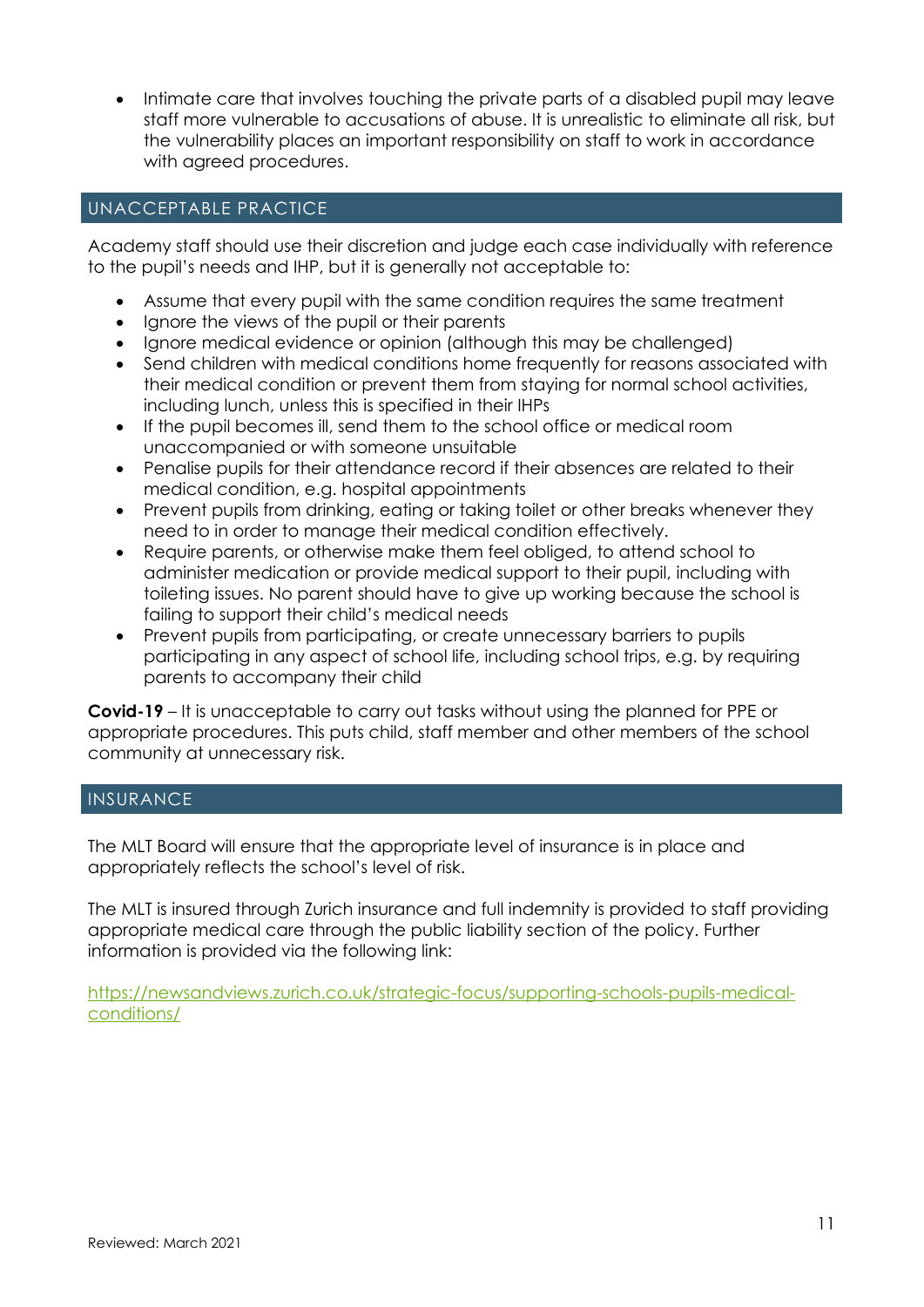#### APPENDIX 1 – GUIDE TO USING PPE FOR NON-AGP USE





## **Putting on personal** protective equipment (PPE) for non-aerosol generating procedures (AGPs)\*

Please see donning and doffing video to support this guidance: https://youtu.be/-GncQ\_ed-9w

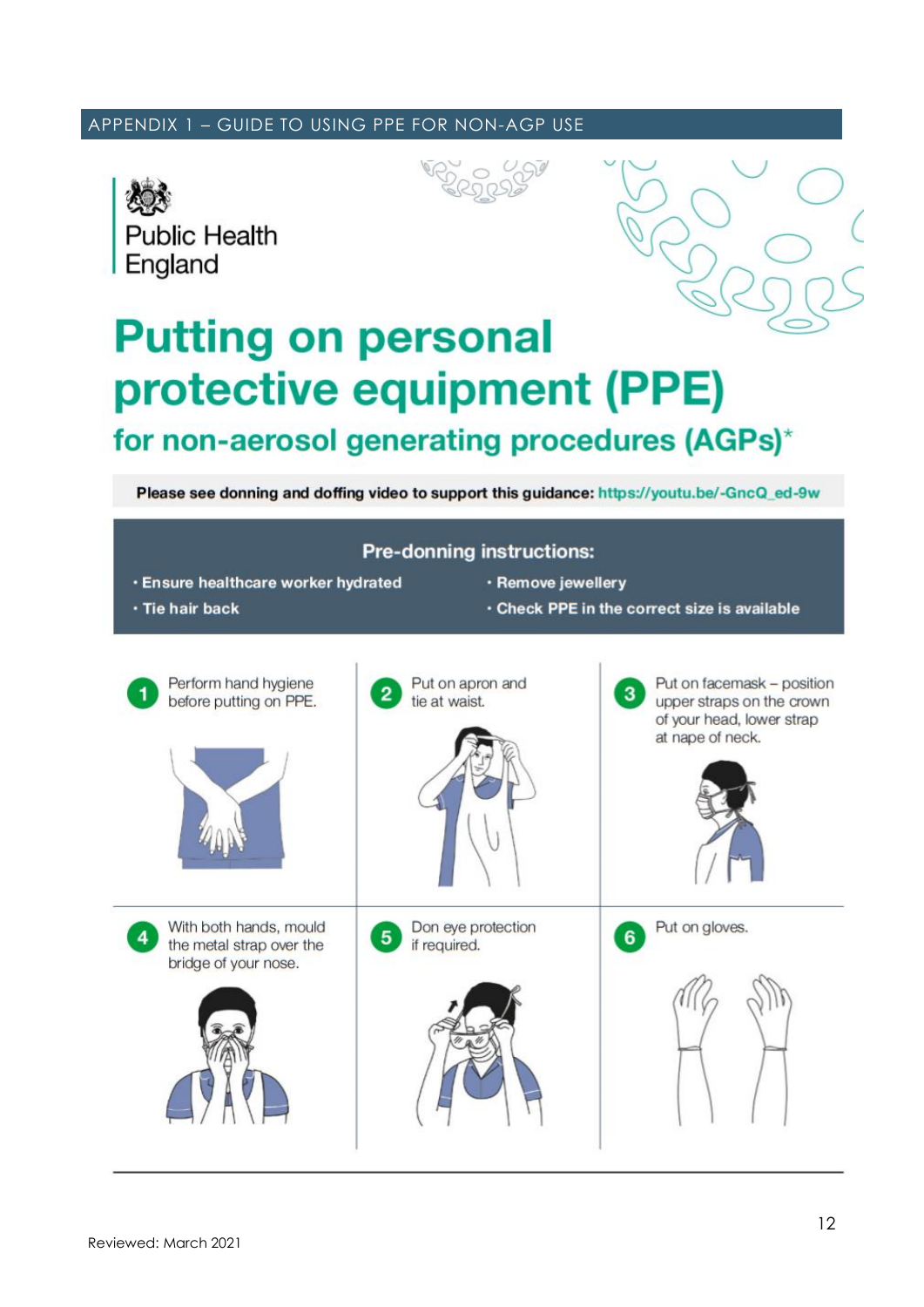



# **Taking off personal** protective equipment (PPE) for non-aerosol generating procedures (AGPs)\*

Please see donning and doffing video to support this guidance: https://youtu.be/-GncQ\_ed-9w

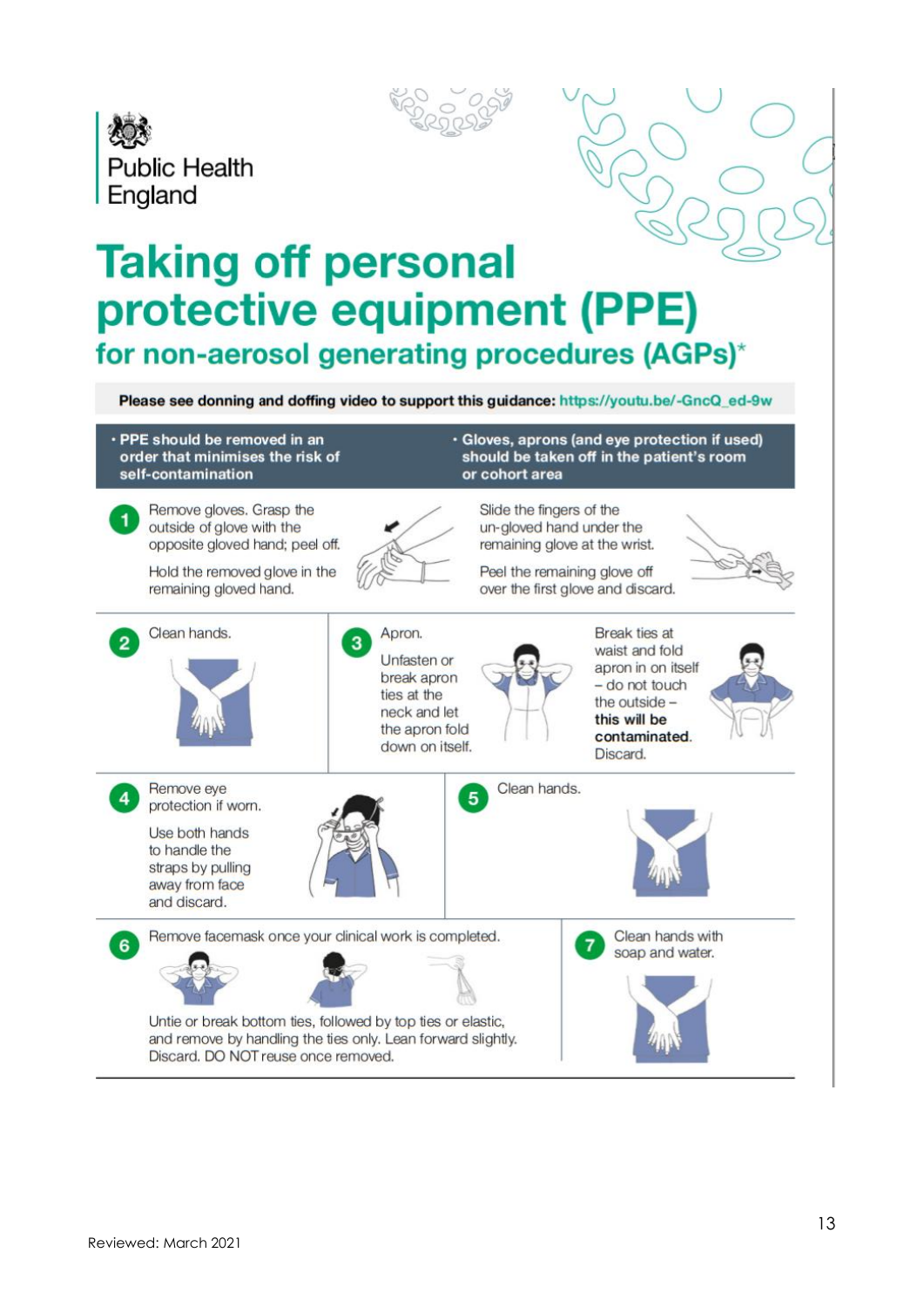#### APPENDIX 2 – PERSONAL PROTECTIVE EQUIPMENT FOR AEROSOL GENERATING PROCEDURES

There are a small number of medical procedures which increase the risk of transmission through aerosols (tiny droplets) being transferred from the patient to the care giver. These are known as aerosol generating procedures (AGPs). Within education and children's social care settings these are only undertaken for a very small number of children with complex medical needs, such as those receiving tracheostomy care.

*NHS guidance states 'The highest risk of transmission of respiratory viruses is during AGPs of the respiratory tract and use of enhanced respiratory protective equipment is indicated for health and social care workers performing or assisting in such procedures.'*

Staff performing AGPs in MLT settings should follow Public Health England's personal protective equipment (PPE) guidance on aerosol generating procedures, and wear the correct PPE which is:

- a FFP2/3 respirator
- gloves
- a long-sleeved fluid repellent gown *(covering the arms and body)*
- eye protection (full face shield or visor)

The respirator required for AGPs must be fitted correctly (known as 'fit testing') by an individual trained to do this. Staff in education and children's social care settings that need support with fit testing should contact the appropriate health lead for the child/young person. This could be either via the Designated Clinical Officer for SEND for support from the local Clinical Commissioning Group, or via the lead nursing team in the health provider. *(*DfE (May 2020))

NHS guidance states that in periods of Covid-19 restriction, the same precautions apply whatever the case status – PPE must be used.

*The following procedures are currently considered to be potentially infectious AGPs for COVID-19:*

- *intubation, extubation and related procedures, for example, manual ventilation and open suctioning of the respiratory tract (including the upper respiratory tract)*
- *tracheotomy or tracheostomy procedures (insertion or open suctioning or removal)*
- *bronchoscopy and upper ENT airway procedures that involve suctioning*

Taken from *'COVID-19 personal protective equipment (PPE)' (NHS (2020))*

Respirators are used to prevent inhalation of small airborne particles arising from AGPs. All respirators should:

- be well fitted, covering both nose and mouth
- not be allowed to dangle around the neck of the wearer after or between each use
- not be touched once put on

FFP3 respirators filter at least 99% of airborne particles. The HSE states that all staff who are required to wear an FFP3 respirator must be fit tested for the relevant model to ensure an adequate seal or fit (according to the manufacturers' guidance). Fit checking (according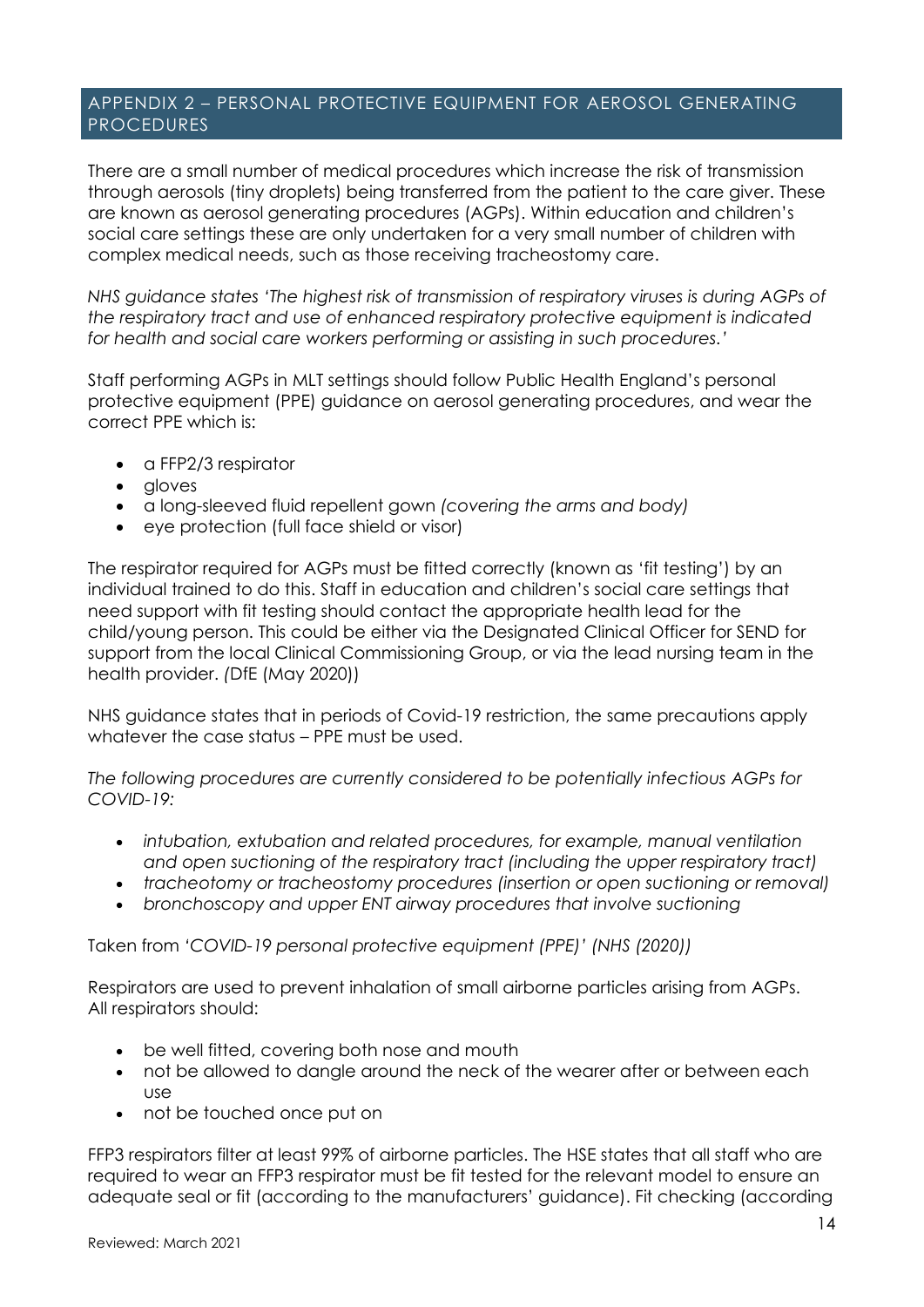to the manufacturers' guidance) is necessary when a respirator is donned to ensure an adequate seal has been achieved.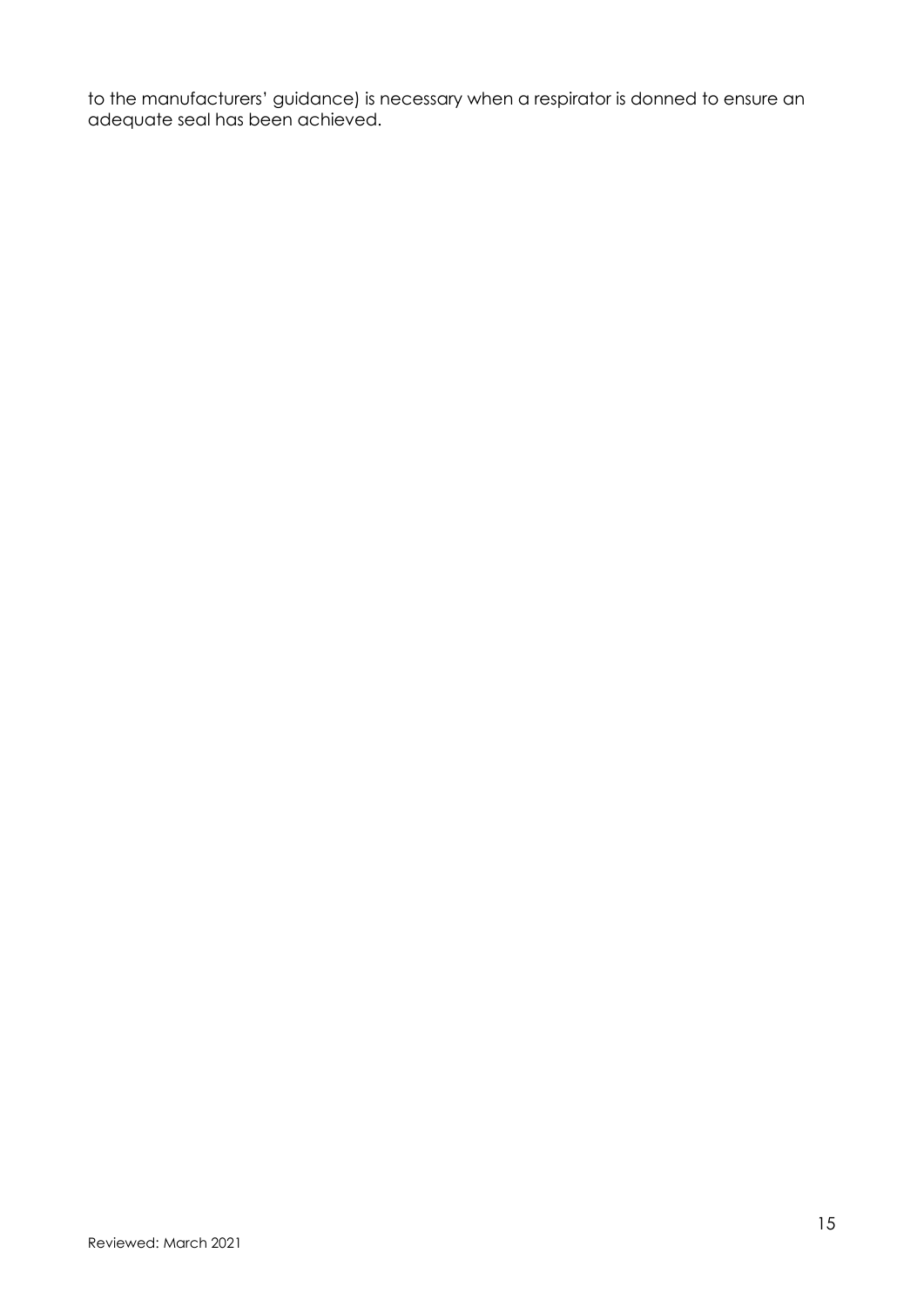#### APPENDIX 3 – GUIDE TO USING PPE FOR AGP USE

COVID-19

### **Putting on (donning) personal protective** equipment (PPE) for aerosol generating procedures (AGPs) - Gown version

#### Use safe work practices to protect yourself and limit the spread of infection

- keep hands away from face and PPE being worn
- change gloves when torn or heavily contaminated
- limit surfaces touched in the patient environment
- regularly perform hand hygiene

**Public Health** 

England

• always clean hands after removing gloves

#### Pre-donning instructions

- ensure healthcare worker hydrated
- tie hair back
- remove jewellery
- check PPE in the correct size is available

Putting on personal protective equipment (PPE). The order for putting on is gown, respirator, eye protection and gloves. This is undertaken outside the patient's room.

#### Perform hand hygiene before putting on PPE

Put on the long-sleeved fluid repellent disposable gown fasten neck ties and waist ties.



Respirator. Note: this must be the respirator that you have been fit tested to use. Where goggles or safety spectacles are to be worn with the respirator, these must be worn during the fit test to ensure compatibility



Position the upper straps on the crown of your head, above the ears and the lower strap at the nape of the neck. Ensure that the respirator is flat against your cheeks. With both hands mould the nose piece from the bridge of the nose firmly pressing down both sides of the nose with your fingers until you have a good facial fit. If a good fit cannot be achieved DO NOT PROCEED

Perform a fit check. The technique for this will differ between different makes of respirator. Instructions for the correct technique are provided by manufacturers and should be followed for fit checking

Eye protection -

Place over face and eyes and adjust the headband to fit





Gloves - select according to hand size. Ensure cuff of gown covered is covered by the cuff of the glove.